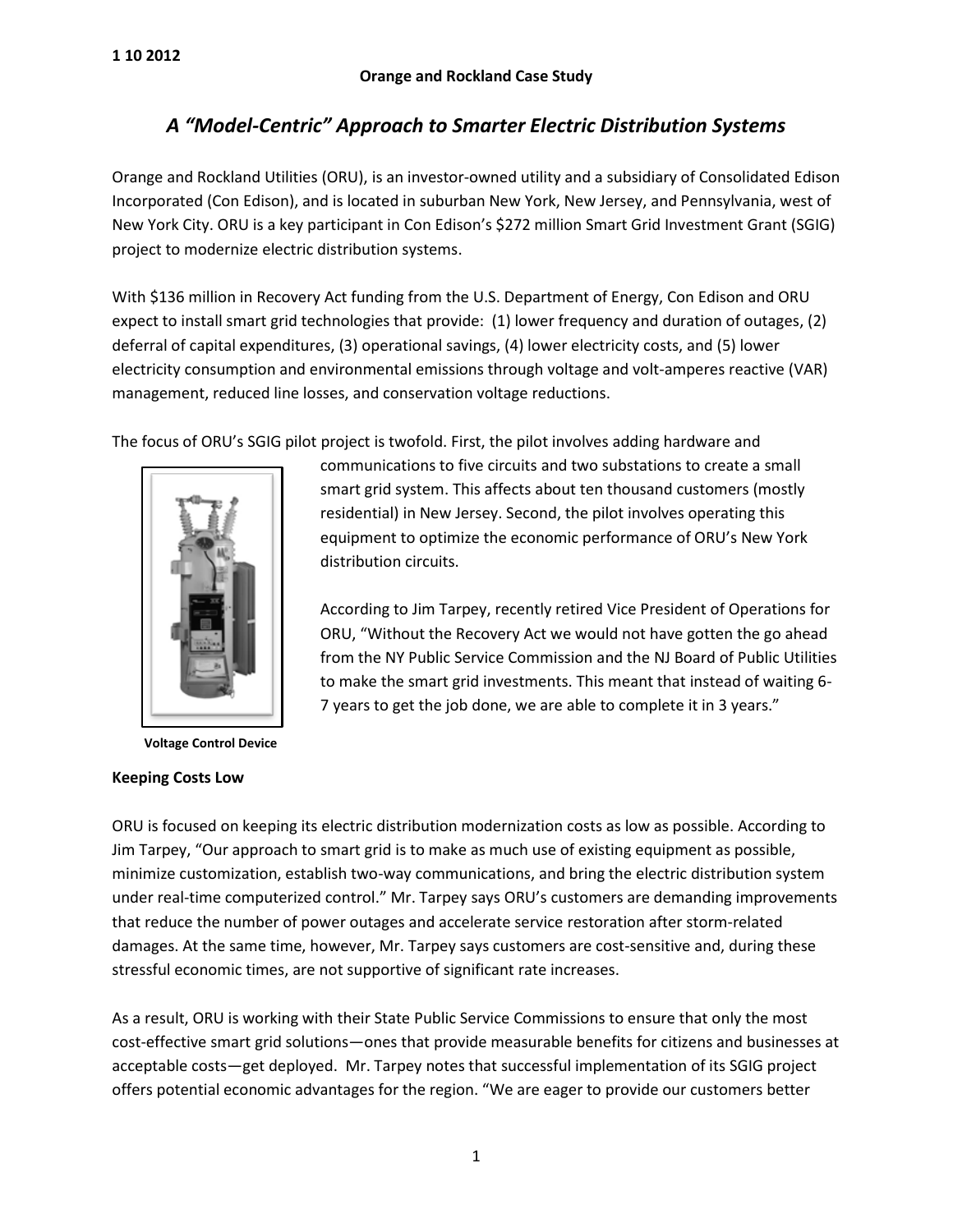## **Orange and Rockland Case Study**

service quality and reliability while minimizing cost increases. We think our smart grid improvements can be a differentiator and help attract new businesses and jobs to the region."

ORU needs hard data to make the business case and they are focused on getting that information and packaging it properly and in ways regulators can understand and support. They are expecting to justify the business case on three factors: deferred capital expenditures, loss and conservation voltage reduction savings, and storm restoration savings. They also plan to factor in reduced carbon and other environmental emissions.



**Switched Capacitor Banks**

# **A Model-Centric Approach**

The cornerstone of ORU's smart grid strategy involves a model-centric approach for operating electric distribution systems more efficiently and controlling the new smart grid devices that are being deployed

as part of the SGIG project. The approach involves basing distribution system operations on a powerful system analysis software platform that operates as a realtime "virtual" Supervisory Control and Data Acquisition System (SCADA) for the entire electric delivery system.

The system acquires SCADA data from across the service territory in real time to improve accuracy, refine the model, and improve situational awareness on a much more



**ISM-Based Control System**

granular level. The system also evaluates the status of equipment and key indicators such as switch states, fault currents, and voltage levels, to dynamically dispatch control signals to achieve stated objectives such as automatic feeder reconfiguration for optimum customer restoration, and voltage and VAR optimization.

allows us to install relatively low-cost, off-the-shelf, automated devices with little need for According to Charlie Scirbona, Manager of Smart Grid Engineering at ORU, "Our model-centric approach customization. Furthermore, the approach provides the flexibility needed to incorporate tomorrow's emerging technologies cost-effectively."

For example, with SGIG funding, ORU is using an Integrated System Model (ISM) and Distribution Engineering Workstation (DEW) software platform to implement automated storm detection, automated storm outage prediction, automated fault isolation, automated reconfiguration for restoration, automated fault location, coordinated volt/VAR control, conservation voltage reduction and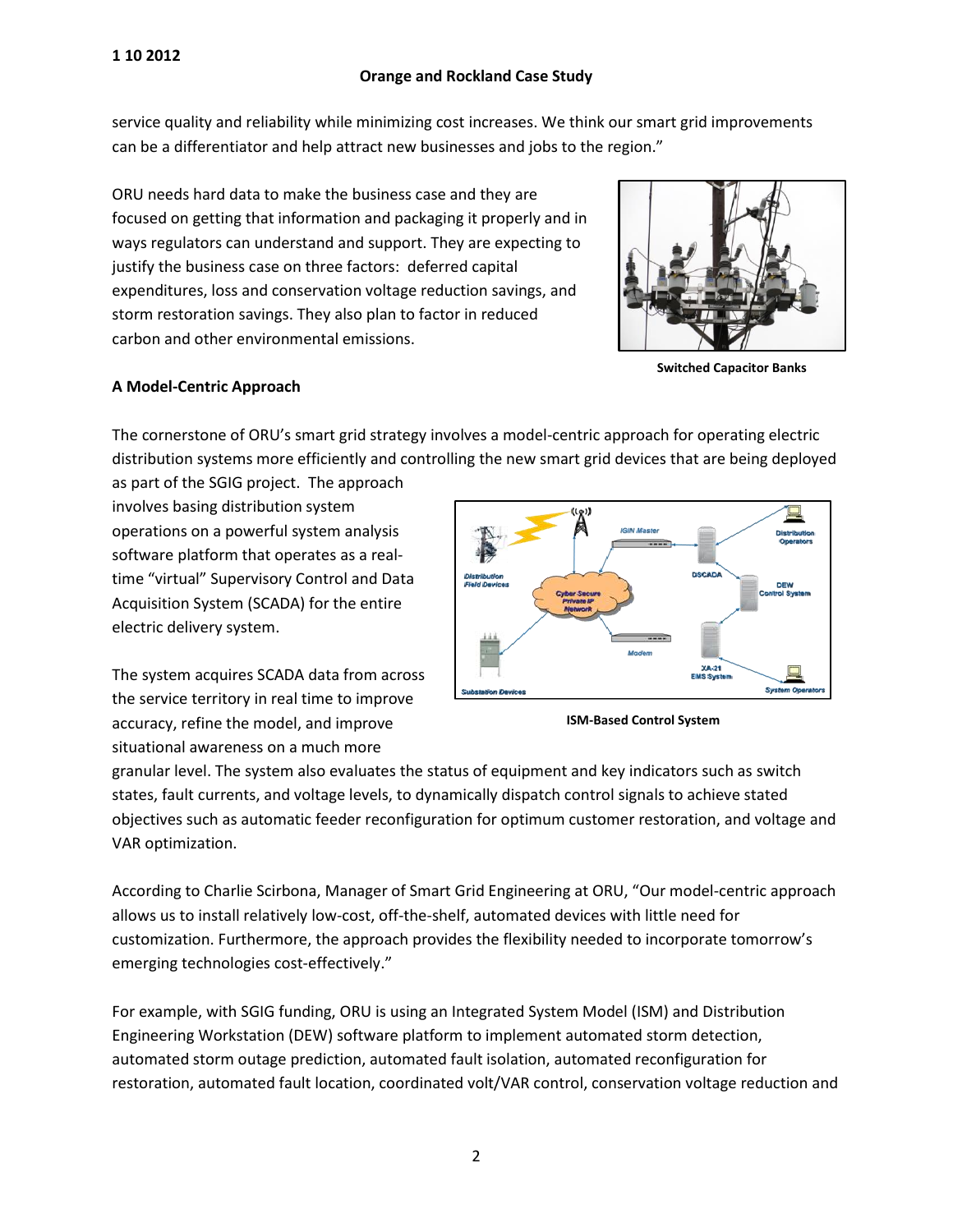real-time power flow analysis (from transmission substations to distribution substations, and over circuits and feeders to every customer meter) as part of the SGIG project.

ISM and DEW operate in two modes: optimum efficiency and maximum capacity and performs two major smart grid functions: (1) Coordinated Control and (2) Automated Restoration.

Coordinated Control involves processing data coming in from many sources including Geographic Information Systems, Weather Services, Outage Management Systems, Energy Management Systems, and SCADA. After evaluating system conditions, ISM and DEW dispatch control signals that automatically manage voltage levels by turning capacitor banks on or off, and automatically adjusting other voltage control devices, such as regulators and transformer load tap changers.

Under optimum efficiency mode, the controls are aimed at reducing line losses, minimizing voltage levels for conservation voltage reductions, and making power factor improvements to lower needs for reactive power. Under maximum capacity mode, which is operated during peak load conditions, the ISM and DEW control signals adjust voltage and VAR levels to enable the system to serve higher levels of demand.

Automated Restoration involves system monitoring and dispatch of ISM and DEW control signals for automatic fault locating, isolation, and system restoration. Over the years, ORU has experienced steady improvements in their System Average Interruption Frequency Index (SAIFI) as a result of adding more field re-closers and automatic loop schemes, setting the stage for the ISM DEW Auto Restoration function. This system, through monitoring and dispatch, fully automates restoration operations. Line reclosers equipped with communications packages that are tied into SCADA clear faults automatically and report status and other system parameters in real time. Using this real time data, the ISM DEW Auto Restoration System determines the location of the fault then opens SCADA-operable switches to isolate the fault to segments of 250 customers or less.

Formerly this was an operation that had to be planned by an operator and performed manually by field crews and would take between 30 and 45 minutes to perform. The ISM DEW Auto Restoration System then closes the appropriate switching devices (also formally a manual operation planned by operators and performed by field crews) rerouting power automatically in seconds in the event of a disturbance or outage on the system. The complexity of having to handle the coordination of a large number of SCADA operable devices for any conceivable set of contingencies is solved in real time by having the central intelligence of the ISM



**Re-Closer Control Screen**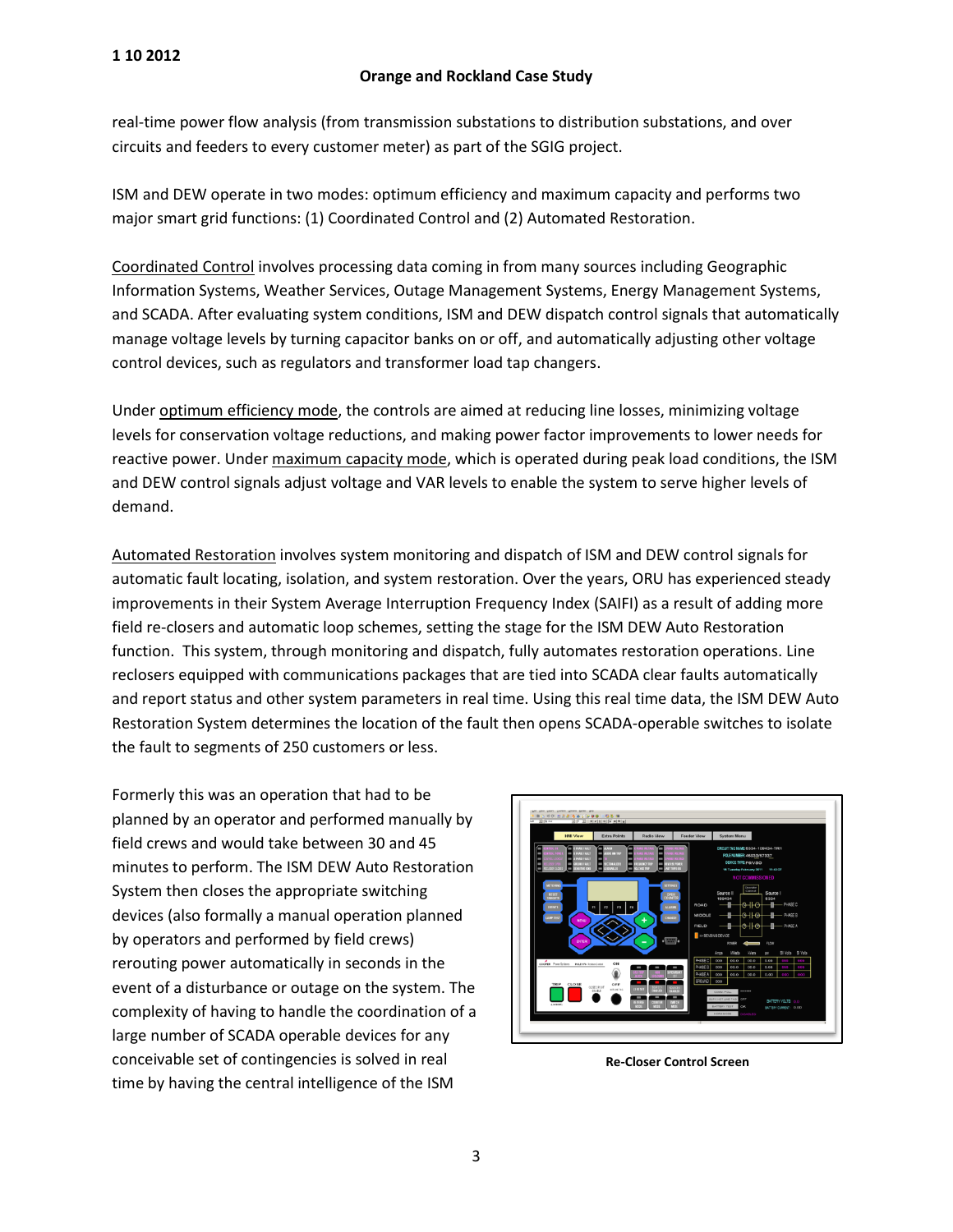performing a "faster than real-time" system analysis that coordinates and executes the restoration plan.

According to Mr. Scirbona, "We are able to speed up our ability to restore the system after outages occur with these advanced technologies while significantly reducing the number of customers that would have been affected by a long-term outage. During severe storm conditions, we estimate it costs ORU and ratepayers about \$175,000 per hour or more to hire and dispatch supplemental repair crews and roll trucks. Allowing quicker restoration and system recovery during such storm conditions can result in substantial savings that help keep costs down for our customers."

### **Lessons Learned**

Full deployment of the ORU pilot project is expected by the summer of 2012. In the pilot project, ORU has learned the value of careful planning before installing equipment to ensure legacy systems are fully utilized and back-office systems are functional and ready when the devices are fully deployed. This approach has allowed ORU to avoid mistakes and save money. In building out communications infrastructure, for example, ORU chose low-frequency and narrow-bandwidth radio channels that required construction of only one additional radio tower and enabled use of a dedicated communications pathway for all control signals and equipment status updates. ORU has been able to harden this dedicated path and ensure appropriate cyber security protections.

Engineering analysis based on the algorithms in the ISM DEW system has been applied to thirteen circuits in New York to optimize circuit performance. Actual data comparing pre-optimization from the 2010 system peak to post optimization 2011 system peak, shows promising results. Circuit optimization strategies included phase balancing and capacitor design and placement analysis. Phase imbalances on certain circuits dropped from about 59 percent to about 15 percent. Power factors on certain substation transformers increased from about 93 percent to about 99 percent. This shows that when real time measured data is coupled with the ISM DEW system algorithms, ORU's circuits can be successfully optimized. This example shows that the model-centric approach is providing valuable analysis that can shorten planning times and testing costs.

#### **Path Forward**

ORU explains that its model-centric system, once fully operational, can be expanded for use in the remainder of its service territory with relatively small incremental costs. Mr. Scirbona says, "We are using an open architecture, so we are not limited to specific manufacturers. Once we have shown ourselves and our regulators that there are measurable and cost-effective benefits for our customers, we can proceed with installing and integrating additional distribution automation technologies and devices. Thanks to the SGIG project, we were able to design the system with the capacity to expand our model-centric approach and cover our entire service territory."

#### **Learn More**

4